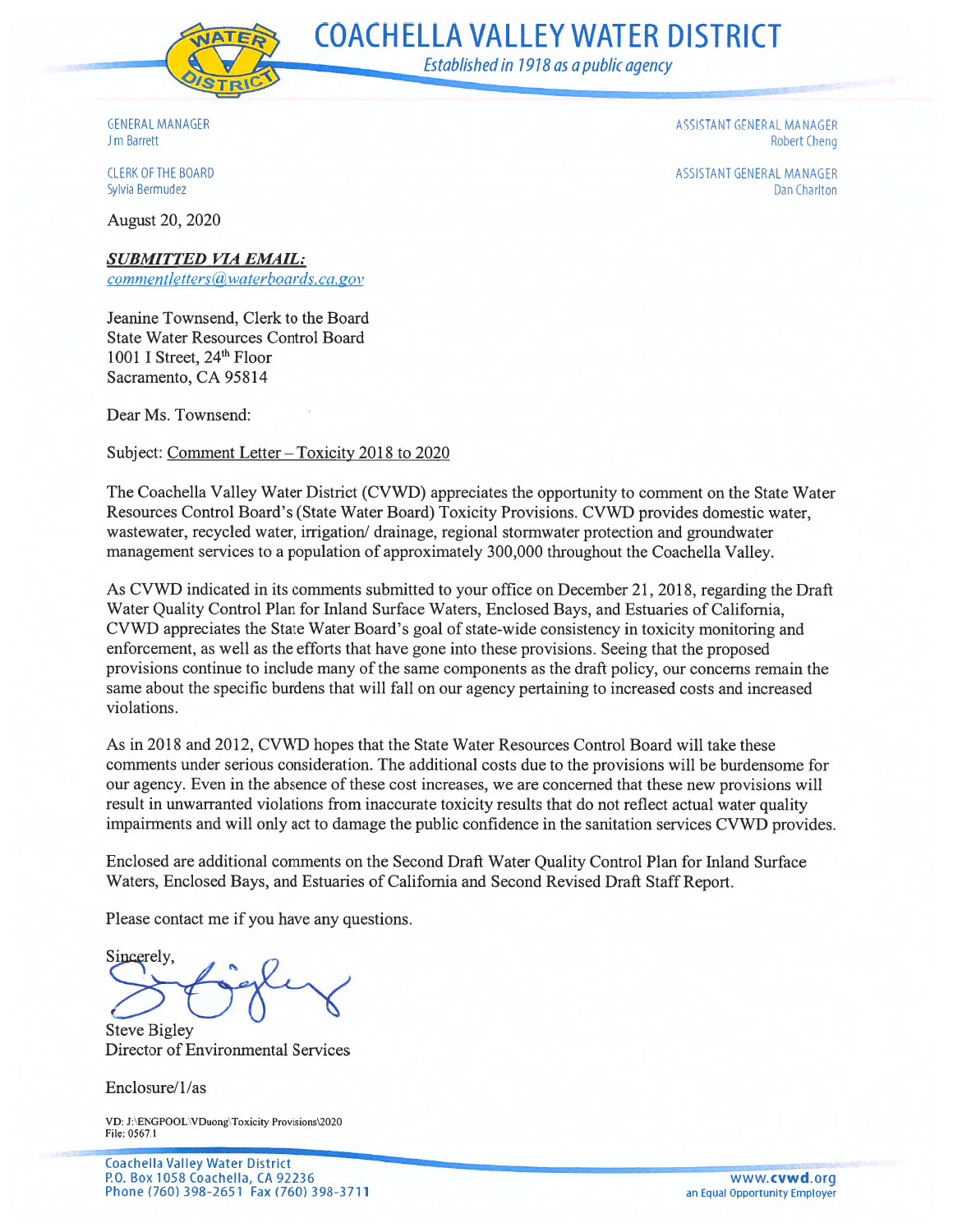## **CVWD Comments**

## **Second Revised Draft Water Quality Control Plan for Inland Surface Waters, Enclosed Bays and Estuaries of California.**

- 1. IV. B. 2. b. i. Species Sensitivity Screening (page 14): CVWD does not agree with conducting a species sensitivity screening for chronic aquatic toxicity, as a requirement for a report of waste discharge (ROWD). CVWD recommends revising this section to state, "The permitting authority shall require non-storm water NPDES dischargers to submit the most recent species sensitivity screening results for chronic aquatic toxicity as part of a Report of Waste Discharge (ROWD)."
- 2. IV. B. 2. b. iii. Type and Number of Tests Required for a Species Sensitivity Screening (page 16): This section proposes continuous dischargers to perform four sets of species sensitivity screening testing, with a set of testing conducted in each quarter of a year. CVWD currently conducts chronic/ acute toxicity species screening during years 1 and 4 of a 5 year permit cycle for one of its waste discharge facilities. The cost for CVWD to perform this screening is around \$5,300 for one round or \$10,600 over a 5 year permit cycle. The increase in frequency has no apparent benefit and in a 5 year permit cycle will increase cost to \$106,000, if the species screening is performed quarterly throughout the 5 year permit term. CVWD believes two sets during a 5 year permit cycle is sufficient to determine the most sensitive species.
- 3. IV. B. 2. c. i. Non-Storm Water NPDES Dischargers Required to Conduct Reasonable Potential Analysis for Chronic Aquatic Toxicity (page 19): This section states POTWs that are authorized to discharge at a rate equal to or greater than 5.0 million gallons per day (MGD) and are required to have a pretreatment are exempt from completing a reasonable potential analysis. CVWD requests the state board to clarify if POTWs who are authorized to discharge 5.0 MGD or greater and are required to have a pretreatment program, but do not have an approved pretreatment program due to the absence of significant industrial users present in their service area are required to complete a reasonable potential analysis.
- 4. IV. B. 2. d. i. Defining the Start of the Calendar Month, Calendar Quarter, and Calendar Year (page 21): Placing a time period restriction or limitation on when chronic aquatic toxicity testing shall be initiated (e.g., a requirement to initiate a test within five days of the calendar quarter, a requirement to initiate a test between the  $10<sup>th</sup>$  and the  $15<sup>th</sup>$  of each calendar month), creates challenges in scheduling analysis with specialized toxicity labs, and POTWs will lose the flexibility of deciding when to initiate toxicity testing. Additionally, we do not believe sufficient laboratory capacity exists to have all dischargers perform this monitoring almost simultaneously.
- 5. IV.B.2. h. Toxicity Reduction Evaluation (page 38): CVWD does agree with having a toxicity reduction evaluation (TRE) required when a non-storm water NPDES discharger does not meet MDET or MMET within two successive calendar months. CVWD does not agree with requiring a TRE when there is no effluent available to complete a routine monitoring test, MMET test, or MMEL compliance test. A TRE can be long lasting and can easily become high in cost. Recently, CVWD spent over \$31,000 on a TRE/ TIE that was unsuccessful in identifying a definitive pollutant(s) or source(s). A TRE should only be completed when there is evidence of toxicity. Performing a TRE when there is no effluent to perform a routine toxicity test provides no apparent benefit and is not sensible or practical.